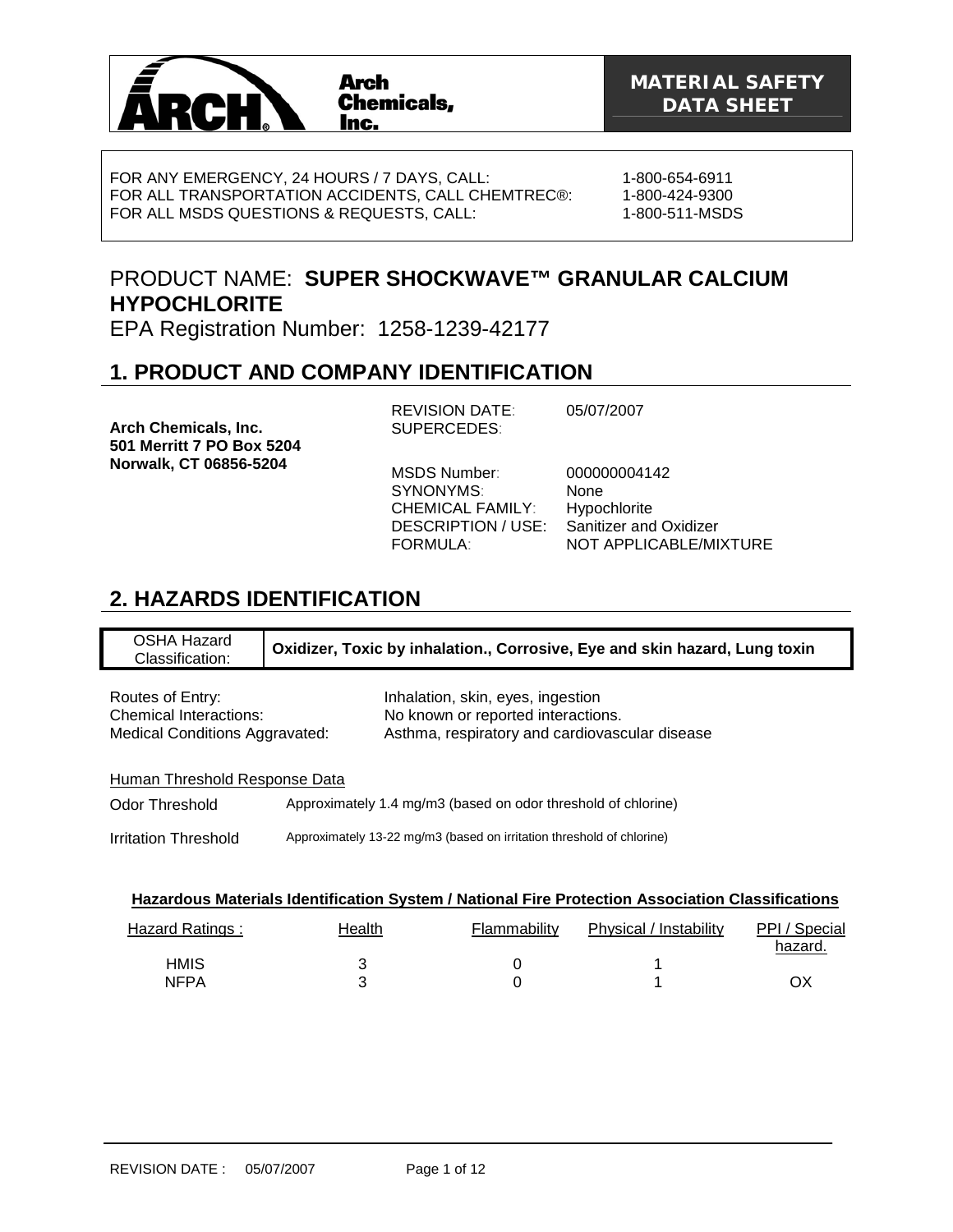

# Immediate (Acute) Health Effects

| <u>IIIIIIIeulale (Acule) neallii Eilecly</u> |                                                                                                                                                                                                                                                                                                                                                                                                                                                                                                                                                                                                                                    |
|----------------------------------------------|------------------------------------------------------------------------------------------------------------------------------------------------------------------------------------------------------------------------------------------------------------------------------------------------------------------------------------------------------------------------------------------------------------------------------------------------------------------------------------------------------------------------------------------------------------------------------------------------------------------------------------|
| Inhalation Toxicity:                         | HARMFUL IF PRODUCT IS INHALED IN HIGH CONCENTRATIONS.<br>CAUSES BURNS TO RESPIRATORY TRACT. Inhalation of dust or<br>vapor from this product can be irritating to the nose, mouth, throat and<br>lungs. In confined areas, mechanical agitation can result in high levels<br>of dust, and reaction with incompatible materials (as listed in Section 10)<br>can result in high concentrations of chlorine vapor, either of which may<br>result in burns to the respiratory tract, producing lung edema, shortness<br>of breath, wheezing, choking, chest pains, impairment of lung function<br>and possible permanent lung damage. |
| Skin Toxicity:                               | CAUSES SKIN BURNS. Dermal exposure can cause severe irritation<br>and/or burns characterized by redness, swelling, and scab formation.<br>Prolonged skin exposure may cause permanent damage.                                                                                                                                                                                                                                                                                                                                                                                                                                      |
| Eye Toxicity:                                | CAUSES BURNS TO EYES. Severe irritation and/or burns can occur<br>following eye exposure. Direct contact may cause impairment of vision<br>and corneal damage.                                                                                                                                                                                                                                                                                                                                                                                                                                                                     |
| Ingestion Toxicity:                          | MAY BE FATAL IF SWALLOWED. CAUSES BURNS TO DIGESTIVE<br>TRACT. Irritation and/or burns can occur to the entire gastrointestinal<br>tract, including the stomach and intestines, characterized by nausea,<br>vomiting, diarrhea, abdominal pain, bleeding, and/or tissue ulceration or<br>perforation. Due to the corrosive nature of this product, ingestion may be<br>fatal.                                                                                                                                                                                                                                                      |
| Prolonged (Chronic) Health Effects           |                                                                                                                                                                                                                                                                                                                                                                                                                                                                                                                                                                                                                                    |

| Inhalation:                                | Repeated inhalation exposure may cause impairment of lung function<br>and permanent lung damage.                                             |
|--------------------------------------------|----------------------------------------------------------------------------------------------------------------------------------------------|
| <b>Skin Contact:</b>                       | Effects similar to those from acute exposure. Effects secondary to<br>tissue destruction may also occur upon prolonged or repeated exposure. |
| Ingestion:                                 | There are no known or reported effects from chronic ingestion except for<br>effects similar to those experienced from single exposure.       |
| Chronic Target Organ Toxicity:             | None known                                                                                                                                   |
| Supplemental Health Hazard<br>Information: | No additional health information available.                                                                                                  |

## **3. COMPOSITION / INFORMATION ON INGREDIENTS**

| CAS OR CHEMICAL NAME | CAS#       | % RANGE   |
|----------------------|------------|-----------|
| CALCIUM HYPOCHLORITE | 7778-54-3  | $60 - 80$ |
| SODIUM CHLORIDE      | 7647-14-5  | $10 - 20$ |
| CALCIUM CHLORATE     | 10137-74-3 | $0 - 5$   |
| CALCIUM CHLORIDE     | 10043-52-4 | $0 - 5$   |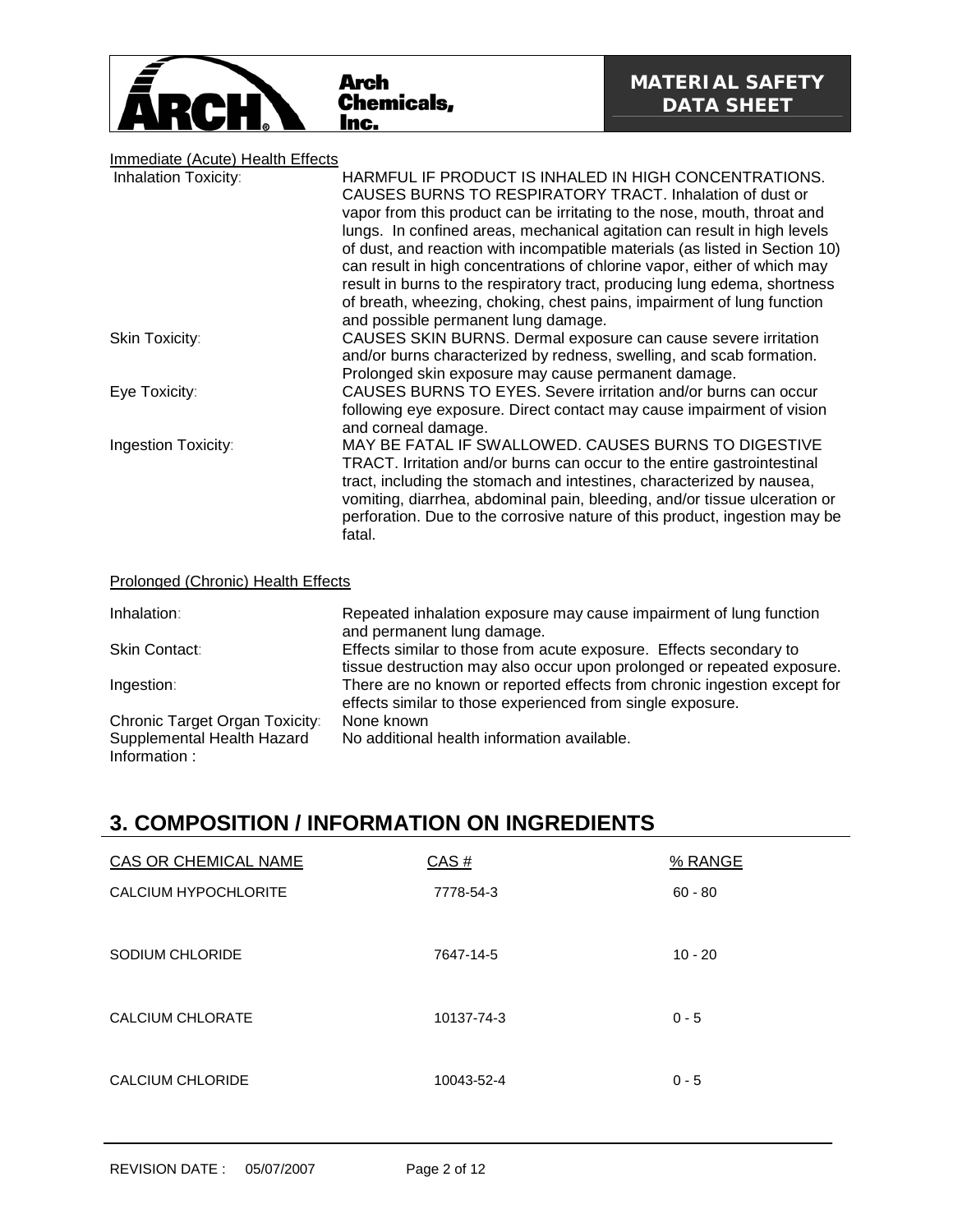| ZУ                       | <b>Arch</b><br><b>Chemicals,</b><br>Inc. | <b>MATERIAL SAFETY</b><br><b>DATA SHEET</b> |
|--------------------------|------------------------------------------|---------------------------------------------|
| <b>CALCIUM HYDROXIDE</b> | 1305-62-0                                | $0 - 4$                                     |
| <b>CALCIUM CARBONATE</b> | 471-34-1                                 | $0 - 5$                                     |
| Water                    | 7732-18-5                                | $5.5 - 10$                                  |

## **4. FIRST AID MEASURES**

| Inhalation:         | IF INHALED: Move person to fresh air. If person is not breathing, call 911 or an<br>ambulance, then give artificial respiration, preferably mouth-to-mouth if possible.                                                                                                                        |
|---------------------|------------------------------------------------------------------------------------------------------------------------------------------------------------------------------------------------------------------------------------------------------------------------------------------------|
| Skin Contact:       | Call a poison control center or doctor for further treatment advice.<br>IF ON SKIN OR CLOTHING: Take off contaminated clothing. Rinse skin<br>immediately with plenty of water for 15-20 minutes. Call a poison control center or<br>doctor for treatment advice.                              |
| Eye Contact:        | IF IN EYES: Hold eye open and rinse slowly and gently with water for 15-20<br>minutes. Remove contact lenses, if present, after the first 5 minutes, then<br>continue rinsing eye. Call a poison control center or doctor for treatment advice.                                                |
| Ingestion:          | IF SWALLOWED: Call a poison control center or doctor immediately for treatment<br>advice. Have person sip a glass of water if able to swallow. Do not induce<br>vomiting unless told to do so by a poison control center or doctor. Do not give<br>anything by mouth to an unconscious person. |
| Notes to Physician: | Probable mucosal damage may contraindicate the use of gastric lavage.                                                                                                                                                                                                                          |

# **5. FIRE FIGHTING MEASURES**

| Flammability Summary (OSHA):                                                                 | This product is chemically reactive with many substances. Any<br>contamination of the product with other substances by spill or<br>otherwise may result in a chemical reaction and fire., This product is<br>a strong oxidizer which is capable of intensifying a fire once started.,<br>Product is not known to be flammable, combustible or pyrophoric. |
|----------------------------------------------------------------------------------------------|-----------------------------------------------------------------------------------------------------------------------------------------------------------------------------------------------------------------------------------------------------------------------------------------------------------------------------------------------------------|
| <b>Flammable Properties</b>                                                                  |                                                                                                                                                                                                                                                                                                                                                           |
| Flash Point:                                                                                 | Not applicable                                                                                                                                                                                                                                                                                                                                            |
| Autoignition Temperature:                                                                    | Not applicable                                                                                                                                                                                                                                                                                                                                            |
| <b>Extinguishing Media:</b>                                                                  | Water only. Do not use dry extinguishers containing ammonium<br>compounds.                                                                                                                                                                                                                                                                                |
| Fire Fighting Instructions:                                                                  | Use water to cool containers exposed to fire. See Section 6 for<br>protective equipment for fire fighting.                                                                                                                                                                                                                                                |
| Upper Flammable / Explosive Limit, % in air:<br>Lower Flammable / Explosive Limit, % in air: | Not applicable<br>Not applicable                                                                                                                                                                                                                                                                                                                          |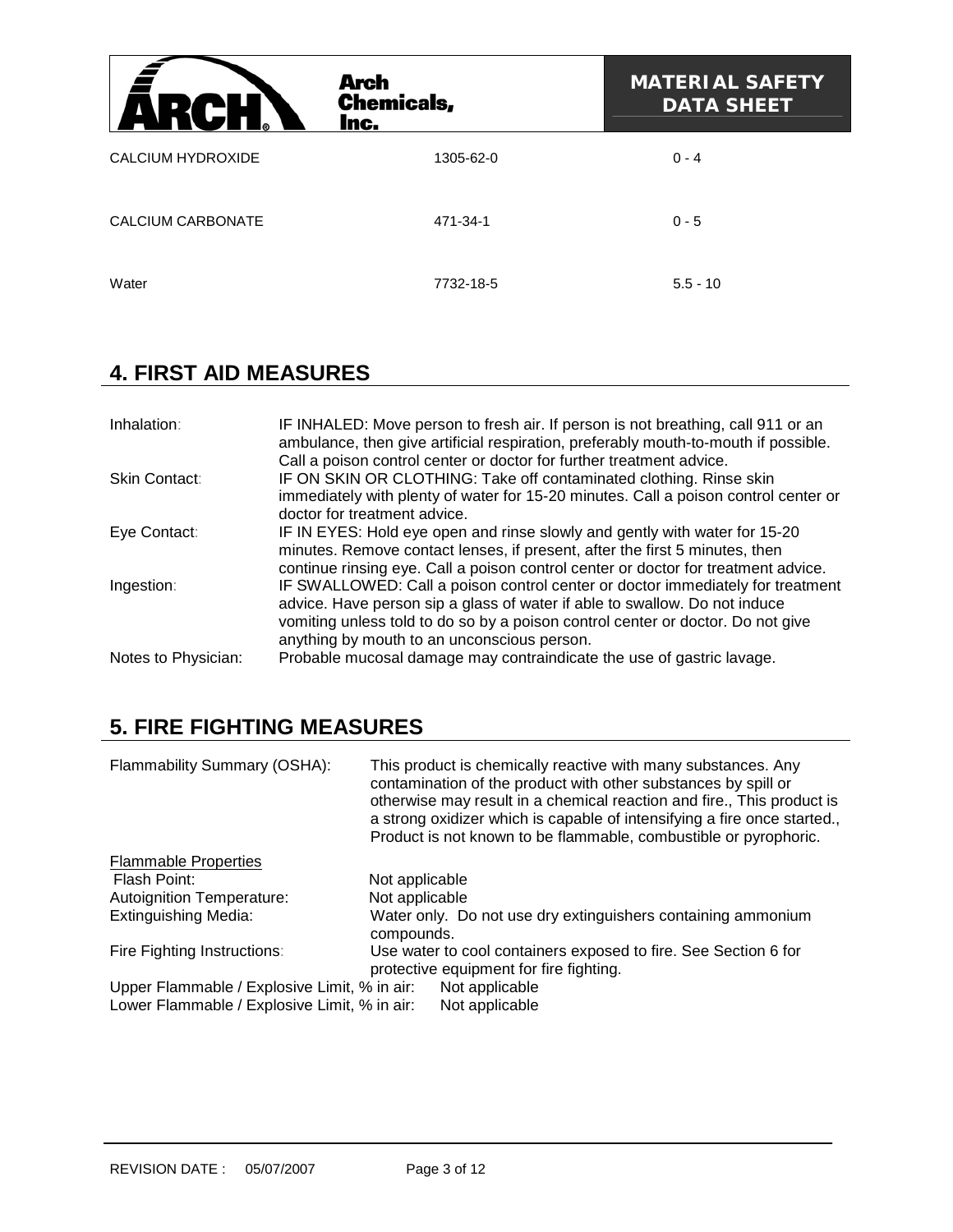

#### **6. ACCIDENTAL RELEASE MEASURES**

| Personal Protection for Emergency<br>Situations: | Response to a large quantity spill (100 pounds or greater) or when<br>dusting or decomposition gas exposure could occur requires the use<br>of a positive pressure full face supplied air repirator or self contained<br>breathing apparatus (SCBA), chemical resistant gloves, coveralls<br>and boots. In case of fire, this personal protective equipment should<br>be used in addition to normal fire fighter equipment.                                                                                                                                                                                                                                                                                                                                                                                                                                                                                                                                                                                                                       |
|--------------------------------------------------|---------------------------------------------------------------------------------------------------------------------------------------------------------------------------------------------------------------------------------------------------------------------------------------------------------------------------------------------------------------------------------------------------------------------------------------------------------------------------------------------------------------------------------------------------------------------------------------------------------------------------------------------------------------------------------------------------------------------------------------------------------------------------------------------------------------------------------------------------------------------------------------------------------------------------------------------------------------------------------------------------------------------------------------------------|
| <b>Spill Mitigation Procedures</b>               |                                                                                                                                                                                                                                                                                                                                                                                                                                                                                                                                                                                                                                                                                                                                                                                                                                                                                                                                                                                                                                                   |
| Air Release:                                     | Vapors may be suppressed by the use of water fog. All water utilized<br>to assist in fume suppression, decontamination or fire suppression<br>may be contaminated and must be contained before disposal and/or<br>treatment.                                                                                                                                                                                                                                                                                                                                                                                                                                                                                                                                                                                                                                                                                                                                                                                                                      |
| Water Release:                                   | This product is heavier than water. This material is soluble in water.<br>Monitor all exit water for available chlorine and pH. Advise local<br>authorities of any contaminated water release.                                                                                                                                                                                                                                                                                                                                                                                                                                                                                                                                                                                                                                                                                                                                                                                                                                                    |
| Land Release:                                    | Contact at 1-800-6546-911 immediately. DANGER: All spills of this<br>product should be treated as contaminated. Contaminated product<br>may initiate a chemical reaction that may spontaneously ignite any<br>combustible material present, resulting in a fire of great intensity. In<br>case of a spill, separate all spilled product from packaging, debris<br>and other material. Using a clean broom or shovel, place all spilled<br>product into plastic bags, and place those bags into a clean, dry<br>disposal container, properly marked and labeled. Disposal<br>containers made of plastic or metal are recommended. Do not seal<br>disposal containers tightly. Immediately remove all product in<br>disposal containers to an isolated area outdoors. Place all damaged<br>packaging material in a disposal container of water to assure<br>decontamination (i.e. removal of all product) before disposal. Place<br>all undamaged packaging in a clean, dry container properly marked<br>and labeled. Call for disposal procedures. |
| Additional Spill Information :                   | Hazardous concentrations in air may be found in local spill area and<br>immediately downwind. Remove all sources of ignition. Stop source<br>of spill as soon as possible and notify appropriate personnel.<br>Dispose of spill residues per guidelines under Section 13, Disposal<br>Consideration. This material may be neutralized for disposal; you<br>are requested to contact Arch Chemicals at 1-800-654-6911 before<br>beginning any such procedure. FOR ALL TRANSPORTATION<br>ACCIDENTS, CALL CHEMTREC: 1-800-424-9300 REPORTABLE<br>QUANTITY: 10 lbs. (as calcium hypochlorite) per 40 CFR 302.4.                                                                                                                                                                                                                                                                                                                                                                                                                                       |

## **7. HANDLING AND STORAGE**

Handling: **Avoid inhalation of dust and fumes. Do not take internally. Avoid inhalation of dust and fumes. Do not take internally. Avoid** contact with skin, eyes and clothing. Upon contact with skin or eyes, wash off with water. Remove contaminated clothing and wash before reuse.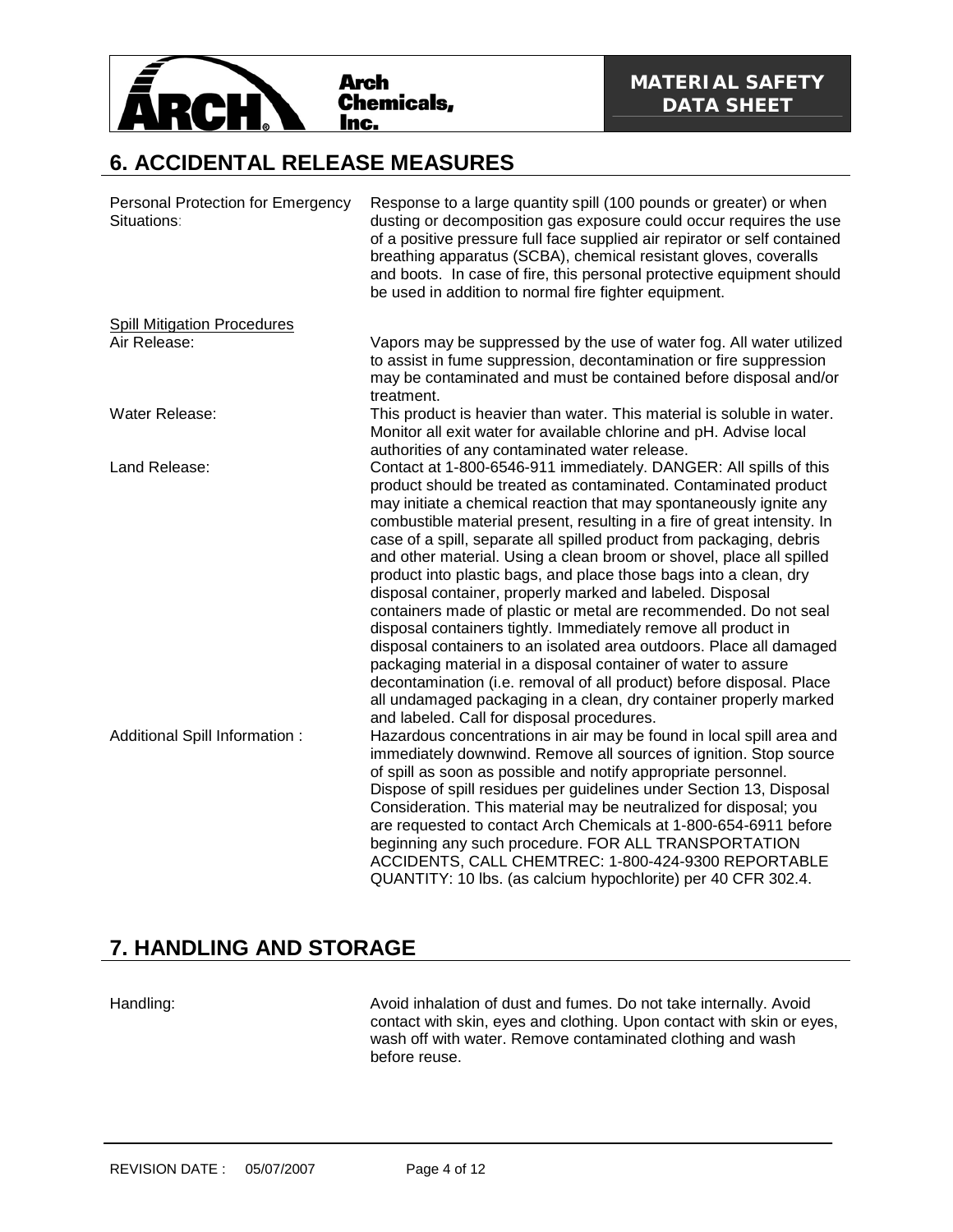| Arch<br>Inc.                               | <b>Chemicals,</b>                                                                                                                                                                                                                                                                                                                                                                                                                                                                                                                   | <b>MATERIAL SAFETY</b><br><b>DATA SHEET</b>                                                                                            |
|--------------------------------------------|-------------------------------------------------------------------------------------------------------------------------------------------------------------------------------------------------------------------------------------------------------------------------------------------------------------------------------------------------------------------------------------------------------------------------------------------------------------------------------------------------------------------------------------|----------------------------------------------------------------------------------------------------------------------------------------|
| Storage:<br><b>Shelf Life Limitations:</b> | cool, dry, well-ventilated area. Store away from combustible or<br>flammable products. Keep product pacakging clean and free of all<br>contamination, including, e.g. other pool treatment products, acids,<br>organic materials, nitrogen-containing compounds, dry powder fire<br>extinguishers (containing mono-ammonium phosphate), oxidizers,<br>all corrosive liquids, flammable or combustible materials, etc.<br>Shelf life (that is, the period of time before the product goes below                                      | Keep product tightly sealed in original containers. Store product in a                                                                 |
|                                            | stated label strength) is determined by storage time and<br>(125 Deg.F). Storage above this temperature may result in rapid<br>decomposition, evolution of chlorine gas and heat sufficient to ignite<br>combustible products. When stored under moderate temperature<br>conditions, product will maintain stated label strength for<br>or above will significantly shorten the shelf life. Storage in a climate-<br>controlled storage area or building is recommended in those areas<br>where extremes of high temperature occur. | temperatures. Do not store product at temperatures above 52 Deg.C<br>approximately two years. Prolonged storage at 35 Deg.C (95 Deg.F) |
| Incompatible Materials for Storage:        | Do not allow product to come in contact with other materials,<br>including e.g. other pool treatment products, acids, organic<br>materials, nitrogen-containing compounds, dry powder fire<br>extinguishers (containing mono-ammonium phosphate), oxidizers,<br>all corrosive liquids, flammable or combustible materials, etc.                                                                                                                                                                                                     |                                                                                                                                        |
| Do Not Store At temperatures Above:        | Storage above this temperature may result in rapid<br>ignite combustible products. 52 °C / 125 °F                                                                                                                                                                                                                                                                                                                                                                                                                                   | decomposition, evolution of chlorine gas and heat sufficient to                                                                        |

# **8. EXPOSURE CONTROLS / PERSONAL PROTECTION**

| Ventilation:                                        | Use local exhaust ventilation to minimize dust and chlorine level where<br>industrial use occurs. Otherwise ensure good general ventilation. |                             |                                                                                                                                                          |  |
|-----------------------------------------------------|----------------------------------------------------------------------------------------------------------------------------------------------|-----------------------------|----------------------------------------------------------------------------------------------------------------------------------------------------------|--|
| Protective Equipment for Routine Use of Product     |                                                                                                                                              |                             |                                                                                                                                                          |  |
| <b>Respiratory Protection:</b>                      | prefilter.                                                                                                                                   |                             | Wear a NIOSH approved respirator if dusts are created. NIOSH approved<br>full face piece air-purifying respirator with chlorine cartridges and dust/mist |  |
| Skin Protection:                                    | full impermeable suit may be required.                                                                                                       |                             | Wear impervious gloves to avoid skin contact. Where industrial use occurs,                                                                               |  |
| Eye Protection:                                     |                                                                                                                                              |                             | Use safety glasses with side shields. Where industrial use occurs, chemical                                                                              |  |
| Protective Clothing Type:                           | goggles may be required.                                                                                                                     |                             | Neoprene (This includes: gloves, boots, apron, protective suit)                                                                                          |  |
| <b>Exposure Limit Data</b>                          |                                                                                                                                              |                             |                                                                                                                                                          |  |
| <b>CHEMICAL NAME</b><br><b>CALCIUM HYPOCHLORITE</b> | CAS#<br>7778-54-3                                                                                                                            | Name of Limit<br>ARCH-ROEG* | Exposure<br>1 mg/m3 TWA                                                                                                                                  |  |
| <b>CALCIUM HYPOCHLORITE</b>                         | 7778-54-3                                                                                                                                    | NIOSH-IDLH                  |                                                                                                                                                          |  |
| <b>CALCIUM HYDROXIDE</b>                            | 1305-62-0                                                                                                                                    | <b>ACGIH</b>                | 37 - 48 mg/m3 based on IDLH<br>concentration of chlorine<br>5 mg/m3 TWA                                                                                  |  |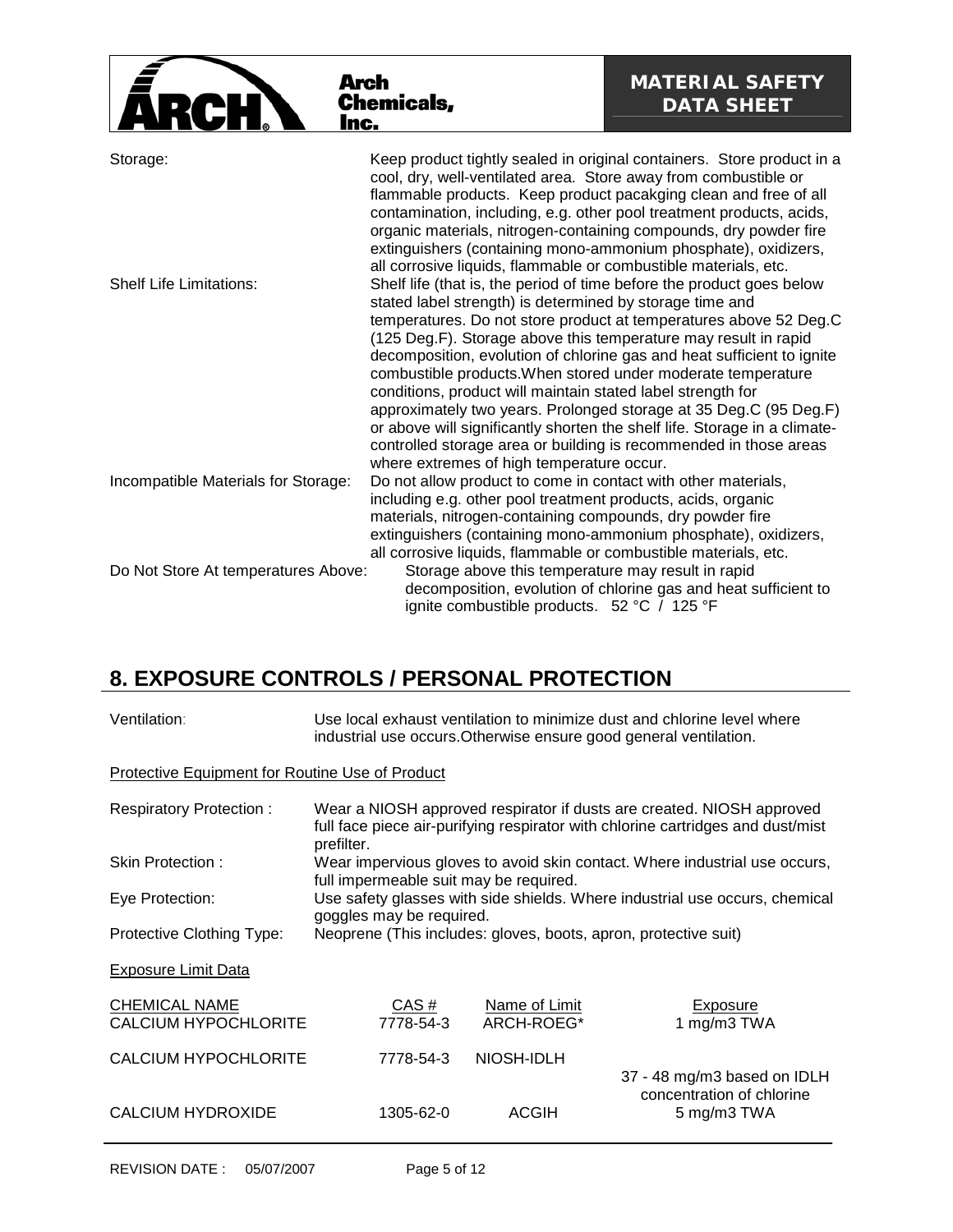| ARC                      | Arch<br><b>Chemicals,</b><br>Inc. |                    | <b>MATERIAL SAFETY</b><br><b>DATA SHEET</b>                                                                  |
|--------------------------|-----------------------------------|--------------------|--------------------------------------------------------------------------------------------------------------|
| <b>CALCIUM HYDROXIDE</b> | 1305-62-0                         | OSHA <sub>Z1</sub> | 5 mg/m3 PEL Respirable fraction.                                                                             |
| CALCIUM HYDROXIDE        | 1305-62-0                         | OSHA <sub>Z1</sub> | 15 mg/m3 PEL Total dust.                                                                                     |
| CALCIUM CARBONATE        | 471-34-1                          | ACGIH              | 10 mg/m3 TWA The value is for<br>particulate matter containing no<br>asbestos and <1% crystalline<br>silica. |
| <b>CALCIUM CARBONATE</b> | 471-34-1                          | OSHA <sub>Z1</sub> | 15 mg/m3 PEL Total dust.                                                                                     |
| <b>CALCIUM CARBONATE</b> | 471-34-1                          | OSHA <sub>Z1</sub> | 5 mg/m3 PEL Respirable fraction.                                                                             |

\*ARCH-ROEG: Arch Recommended Occupational Exposure Guideline.

## **9. PHYSICAL AND CHEMICAL PROPERTIES**

| <b>Physical State:</b><br>Form<br>Color:<br>Odor:<br>Molecular Weight:<br>Specific Gravity:<br>pH :<br><b>Boiling Point:</b><br>Freezing Point:<br><b>Melting Point:</b><br>Density:<br>Vapor Pressure:<br>Vapor Density:<br>Viscosity:<br>Fat Solubility:<br>Solubility in Water: | solid<br>Free flowing, powder<br>white<br>Chlorine-like<br>(Active ingredient) 143.00<br>Not applicable<br>10.4 - 10.8 (1% solution in neutral, distilled<br>water) (@ 25 Deg. C)<br>Not applicable<br>Not applicable<br>Not applicable<br>$0.8$ g/cc<br>(@ 25 Deg. C) Not applicable<br>Not applicable<br>Not applicable<br>No data<br>18 % (@ 25 Deg. C) Product also contains<br>calcium hydroxide and calcium carbonate which<br>will leave a residue. |
|------------------------------------------------------------------------------------------------------------------------------------------------------------------------------------------------------------------------------------------------------------------------------------|------------------------------------------------------------------------------------------------------------------------------------------------------------------------------------------------------------------------------------------------------------------------------------------------------------------------------------------------------------------------------------------------------------------------------------------------------------|
| Partition coefficient n-<br>octanol/water:<br><b>Evaporation Rate:</b><br>Oxidizing:<br>Volatiles, % by vol.:<br><b>VOC Content</b><br><b>HAP Content</b>                                                                                                                          | No data<br>Not applicable<br>None established<br>Not applicable<br>Not applicable<br>Not applicable                                                                                                                                                                                                                                                                                                                                                        |

## **10. STABILITY AND REACTIVITY**

| <b>Stability and Reactivity Summary:</b> | Product is not sensitive to mechanical shock or impact. Product is<br>not sensitive to electrical static discharge. Product will not<br>undergo hazardous polymerization. Product is an oxidizer. Not<br>pyrophoric. Not an organic peroxide. Not water reactive. Arch<br>calcium hypochlorite products meet the specifications of ASTM<br>method E-487-74 as set forth in 49 CFR 173.21. |
|------------------------------------------|-------------------------------------------------------------------------------------------------------------------------------------------------------------------------------------------------------------------------------------------------------------------------------------------------------------------------------------------------------------------------------------------|
| Conditions to Avoid:                     | May be unstable at temperatures above 170 Deg. C (338 Deg. F),<br>Avoid storage at temperatures above 52° C (125° F)., Prevent                                                                                                                                                                                                                                                            |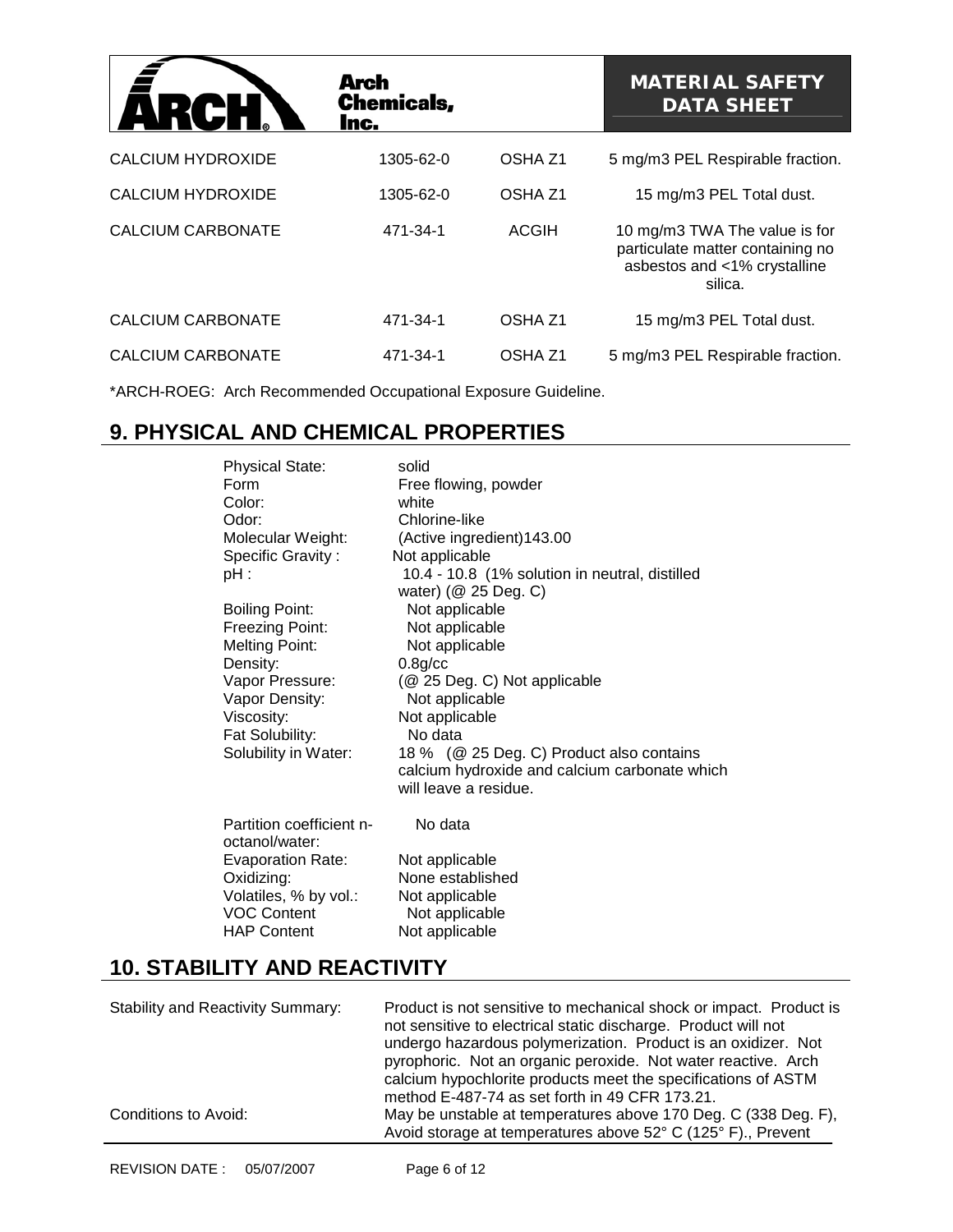| Arch<br>ARCH I<br>Inc.                                                 | <b>Chemicals,</b>                                                                                                                                                                                                                                                                                                                                                                           | <b>MATERIAL SAFETY</b><br><b>DATA SHEET</b> |
|------------------------------------------------------------------------|---------------------------------------------------------------------------------------------------------------------------------------------------------------------------------------------------------------------------------------------------------------------------------------------------------------------------------------------------------------------------------------------|---------------------------------------------|
| Chemical Incompatibility:                                              | ingress of humidity and moisture into container or package.<br>Always close the lid.<br>This product is chemically reactive with many substances,<br>including, e.g., other pool treatment products, acids, organics,<br>nitrogen-containing compounds, dry powder fire extinguishers<br>(containing mono-ammonium phosphate), oxidizers, corrosive,<br>flammable or combustible materials. |                                             |
| Hazardous Decomposition Products:<br><b>Decomposition Temperature:</b> | Chlorine<br>170 °C - 180 °C, 338 °F-356 °F                                                                                                                                                                                                                                                                                                                                                  |                                             |

# **11. TOXICOLOGICAL INFORMATION**

| <b>Component Animal Toxicology</b>                                                                                                                                                                                                                                                                                                                                                                                          |                                                                                                                                                                                                                                             |  |  |  |
|-----------------------------------------------------------------------------------------------------------------------------------------------------------------------------------------------------------------------------------------------------------------------------------------------------------------------------------------------------------------------------------------------------------------------------|---------------------------------------------------------------------------------------------------------------------------------------------------------------------------------------------------------------------------------------------|--|--|--|
| Oral LD50 value:<br><b>CALCIUM</b><br><b>HYPOCHLORITE</b><br>SODIUM CHLORIDE<br><b>CALCIUM CHLORIDE</b><br><b>CALCIUM HYDROXIDE</b>                                                                                                                                                                                                                                                                                         | 850 mg/kg<br>LD50 (65% calcium hypochlorite)<br>Rat<br>$= 3,000$ mg/kg<br>LD50<br>Rat<br>$= 1,000$ mg/kg<br>LD50<br>Rat<br>$= 7,340$ mg/kg<br>LD50<br>Rat                                                                                   |  |  |  |
| Dermal LD50 value:<br><b>CALCIUM</b><br><b>HYPOCHLORITE</b><br>SODIUM CHLORIDE<br><b>CALCIUM CHLORIDE</b><br><b>CALCIUM HYDROXIDE</b>                                                                                                                                                                                                                                                                                       | LD50 (65% calcium hypochlorite)<br>$> 2,000$ mg/kg<br>Rabbit<br>LD50<br>$> 10,000$ mg/kg<br>Rabbit<br>$= 2,630$ mg/kg<br>LD50<br>Rat<br>No data                                                                                             |  |  |  |
| Inhalation LC50 value:<br><b>CALCIUM</b><br><b>HYPOCHLORITE</b><br><b>CALCIUM</b><br><b>HYPOCHLORITE</b><br>SODIUM CHLORIDE<br><b>CALCIUM CHLORIDE</b><br><b>CALCIUM HYDROXIDE</b>                                                                                                                                                                                                                                          | Inhalation LC50 1 HOUR (65% calcium hypochlorite), (Nose Only) = 2.04 MG/L<br>Rat<br>Inhalation LC50 4 HOUR (65% calcium hypochlorite), (Nose Only) = $0.51$ MG/L<br>Rat<br>Inhalation LC50 $1$ HOUR > 42 MG/L<br>Rat<br>No data<br>No data |  |  |  |
| <b>Product Animal Toxicity</b><br>Oral LD50 value:<br>LD50<br>850 mg/kg<br>Rat<br>Dermal LD50 value:<br>LD50 CAUSES BURNS TO EYES AND SKIN.<br>$> 2,000$ mg/kg<br>Rabbit<br>LC50 1.00 HOUR Based on the acute inhalation toxicity for chlorine.<br><b>Inhalation LC50</b><br>Approximately 1.3 MG/L<br>value:<br>Rat<br>Subchronic / Chronic<br>There are no known or reported effects from repeated exposure.<br>Toxicity: |                                                                                                                                                                                                                                             |  |  |  |
| Reproductive and<br>Developmental Toxicity:                                                                                                                                                                                                                                                                                                                                                                                 | Calcium hypochlorite has been tested for teratogenicity in laboratory<br>animals. Results of this study have shown that calcium hypochlorite is not a<br>teratogen.                                                                         |  |  |  |
| <b>CALCIUM CHLORIDE</b>                                                                                                                                                                                                                                                                                                                                                                                                     | Not known or reported to cause reproductive or<br>developmental toxicity.                                                                                                                                                                   |  |  |  |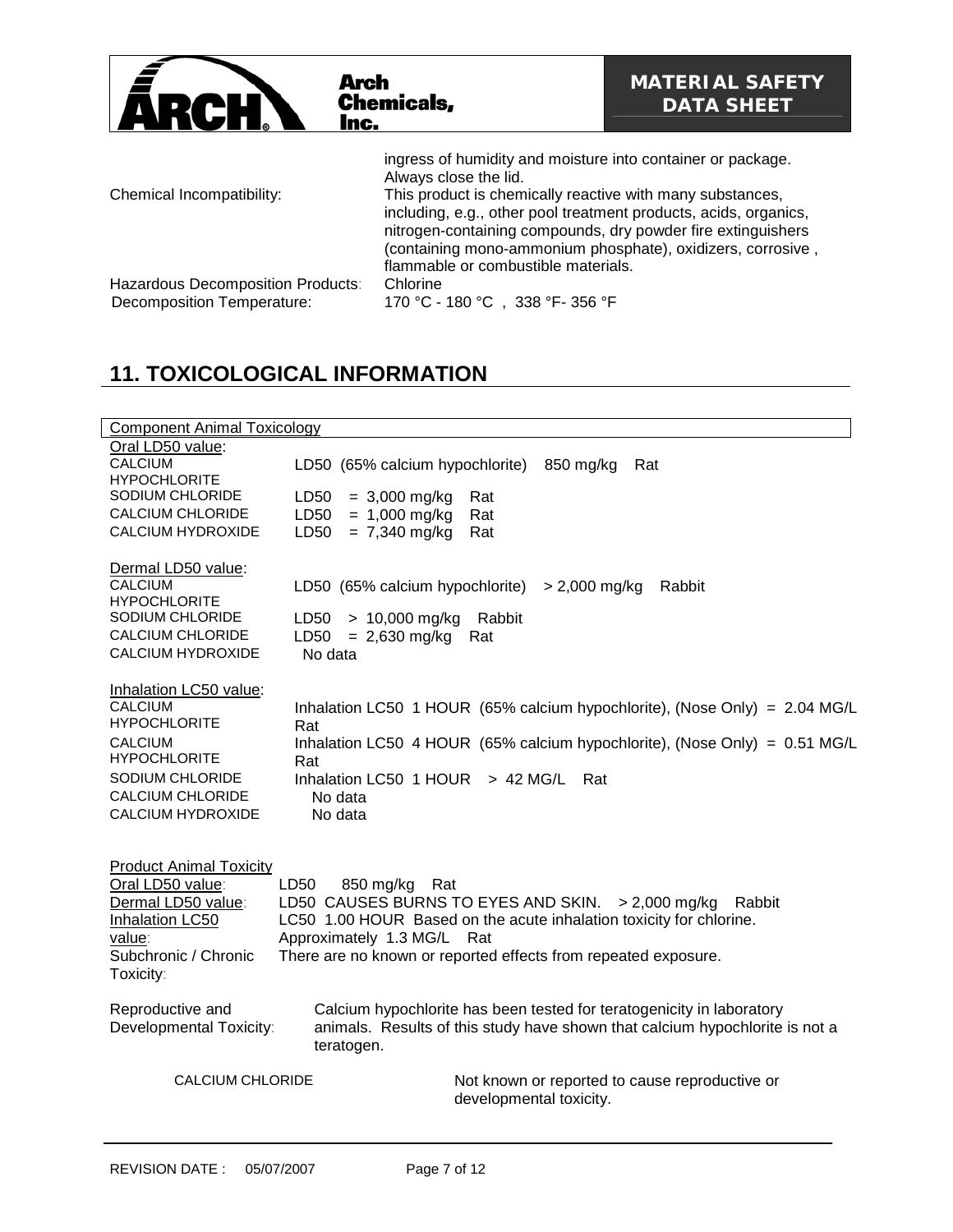|                                          | Arch<br><b>Chemicals,</b><br>Inc.                                                                                                                                                                                                                                                                                                                                                                                                                                                                                                                                                                                                                                                                                                                                                                                                                        | <b>MATERIAL SAFETY</b><br><b>DATA SHEET</b>                                                                                                           |
|------------------------------------------|----------------------------------------------------------------------------------------------------------------------------------------------------------------------------------------------------------------------------------------------------------------------------------------------------------------------------------------------------------------------------------------------------------------------------------------------------------------------------------------------------------------------------------------------------------------------------------------------------------------------------------------------------------------------------------------------------------------------------------------------------------------------------------------------------------------------------------------------------------|-------------------------------------------------------------------------------------------------------------------------------------------------------|
| Mutagenicity:<br><b>CALCIUM CHLORIDE</b> | Calcium hypochlorite has been tested in the Dominant lethal assay in male<br>mice, and it did not induce a dominant lethal response. Calcium hypochlorite<br>has been reported to produce mutagenic activity in two in vitro assays. It<br>has, however, been shown to lack the capability to produce mutations in<br>animals based on results from the micronucleus assay. In vitro assays<br>frequently are inappropriate to judge the mutagenic potential of bactericidal<br>chemicals due to a high degree of cellular toxicity. The concentration which<br>produces mutations in these in vitro assays is significantly greater than the<br>concentrations used for disinfection. Based on high cellular toxicity in in vitro<br>assays and the lack of mutagenicity in animals, the risk of genetic damage<br>to humans is judged not significant. | This product was determined to be non-mutagenic in<br>the Ames assay. It was also shown to be non-<br>clastogenic in the chromosomal aberration test. |
| Carcinogenicity:                         | This product is not known or reported to be carcinogenic by any reference<br>source including IARC, OSHA, NTP or EPA. One hundred mice were<br>exposed dermally 3 times a week for 18 months to a solution of calcium<br>hypochlorite. Histopathological examination failed to show an increased<br>incidence of tumors. IARC (International Agency for Research on Cancer)<br>reviewed studies conducted with several hypochlorite salts. IARC has<br>classified hypochlorite salts as having inadequate evidence for<br>carcinogenicity to humans and animals. IARC therefore considers<br>hypochlorite salts to be not classifiable as to their carcinogenicity to humans<br>(Group 3 Substance).                                                                                                                                                     |                                                                                                                                                       |
| <b>CALCIUM CHLORIDE</b>                  | OSHA, NTP, or EPA.                                                                                                                                                                                                                                                                                                                                                                                                                                                                                                                                                                                                                                                                                                                                                                                                                                       | This chemical is not known or reported to be<br>carcinogenic by any reference source including IARC,                                                  |

# **12. ECOLOGICAL INFORMATION**

| Ecological Toxicity Values for: CALCIUM HYPOCHLORITE |  |
|------------------------------------------------------|--|
|                                                      |  |

| Bluegill                         |        | - (nominal, static). 96 HOUR LC50 0.088 mgl               |
|----------------------------------|--------|-----------------------------------------------------------|
| Rainbow trout (Salmo gairdneri), |        | - (nominal, static). 96 HOUR LC50 0.16 mgl                |
|                                  |        | Daphnia magna, - (nominal, static). 48 HOUR LC50 0.11 mgl |
|                                  |        | Bobwhite quail - Dietary LC50 > 5,000 ppm                 |
| Mallard ducklings                | $\sim$ | Dietary LC50 $> 5,000$ ppm                                |
| Bobwhite quail                   | $\sim$ | Oral LD50 3,474 mg/kg                                     |

#### Ecological Toxicity Values for: **CALCIUM CHLORIDE**

| Blueaill                    |  | - (nominal, static). $96$ HOUR LC50 = 10,650 mgl       |
|-----------------------------|--|--------------------------------------------------------|
| Mosquito fish               |  | - (nominal, static). $96$ HOUR LC50 = 13,400 mgl       |
| Fathead minnow (Pimephales  |  | - (nominal, static). 96 HOUR LC50 = $4,630$ mgl        |
| promelas),                  |  |                                                        |
| Daphnia magna,              |  | - (nominal, static). 48 HOUR LC50= 2,770 mgl           |
| Ceriodaphnia dubia          |  | - (nominal, static). 48 HOUR LC50= 1,830 mgl           |
| Nitzschia linearis (diatom) |  | - (nominal, static). $5 \text{ day }$ LC50 = 3,130 mgl |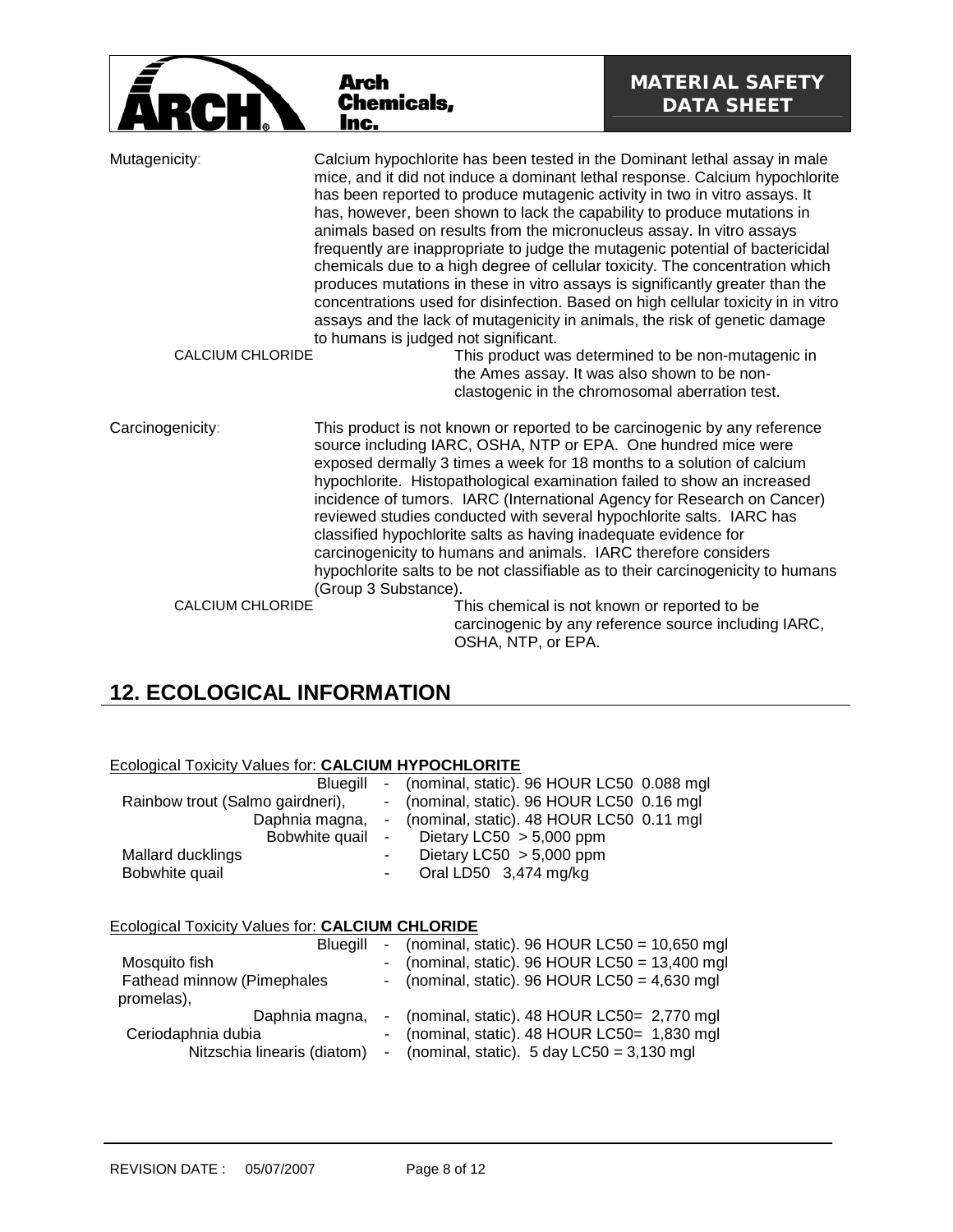

### **13. DISPOSAL CONSIDERATIONS**

**CARE MUST BE TAKEN TO PREVENT ENVIRONMENTAL CONTAMINATION FROM THE USE OF THE MATERIAL. THE USER OF THE MATERIAL HAS THE RESPONSIBILITY TO DISPOSE OF UNUSED MATERIAL, RESIDUES AND CONTAINERS IN COMPLIANCE WITH ALL RELEVANT LOCAL, STATE AND FEDERAL LAWS AND REGULATIONS REGARDING TREATMENT, STORAGE AND DISPOSAL FOR HAZARDOUS AND NONHAZARDOUS WASTES.** 

| Waste Disposal Summary: | If this product becomes a waste, it meets the criteria of a hazardous<br>waste as defined under 40 CFR 261 and would have the following<br>EPA hazardous waste number: D001. If this product becomes a<br>waste, it will be a hazardous waste which is subject to the Land<br>Disposal restrictions under 40 CFR 268 and must be managed<br>accordingly. |
|-------------------------|----------------------------------------------------------------------------------------------------------------------------------------------------------------------------------------------------------------------------------------------------------------------------------------------------------------------------------------------------------|
| Disposal Methods:       | As a hazardous solid waste it should be disposed of in accordance<br>with local, state and federal regulations.                                                                                                                                                                                                                                          |

Potential US EPA Waste Codes : D001

### **14. TRANSPORT INFORMATION**

Land (US DOT): UN2880 CALCIUM HYPOCHLORITE, HYDRATED MIXTURE 5.1 II Water (IMDG): UN2880 CALCIUM HYPOCHLORITE, HYDRATED MIXTURE, 5.1 II

Flash Point: Not applicable

Air (IATA): UN2880 CALCIUM HYPOCHLORITE, HYDRATED MIXTURE, 5.1 II Emergency Response Guide Number: ERG # 140

Transportation Notes**:** THIS MATERIAL IS REGULATED AS A DOT HAZARDOUS MATERIAL. HAZARD LABEL/PLACARD: OXIDIZER REPORTABLE QUANTITY: 10 lbs. (Per 49 CFR 172.101, Appendix) Under specific circumstances, this product can ship under two transport exceptions, Limited Quantity or Consumer Commodity. See Bill of Lading for proper shipping description.

### **15. REGULATORY INFORMATION**

#### **UNITED STATES:**

| Toxic Substances Control Act (TSCA):                         | This is an EPA registered pesticide.                                                                                                                     |
|--------------------------------------------------------------|----------------------------------------------------------------------------------------------------------------------------------------------------------|
| <b>EPA Pesticide Registration Number:</b>                    | 1258-1239-42177                                                                                                                                          |
| <b>FIFRA Listing of Pesticide Chemicals</b><br>(40 CFR 180): | This product is regulated under the Federal Insecticide,<br>Fungicide and Rodenticide Act. It must be used for purposes<br>consistent with its labeling. |

#### **Superfund Amendments and Reauthorization Act (SARA) Title III:**

| Hazard Categories Sections 311 / 312 (40 CFR 370.2): |                                 |
|------------------------------------------------------|---------------------------------|
| Health                                               | Immediate (Acute) Health Hazard |
| Physical                                             | <b>Fire and Reactivity</b>      |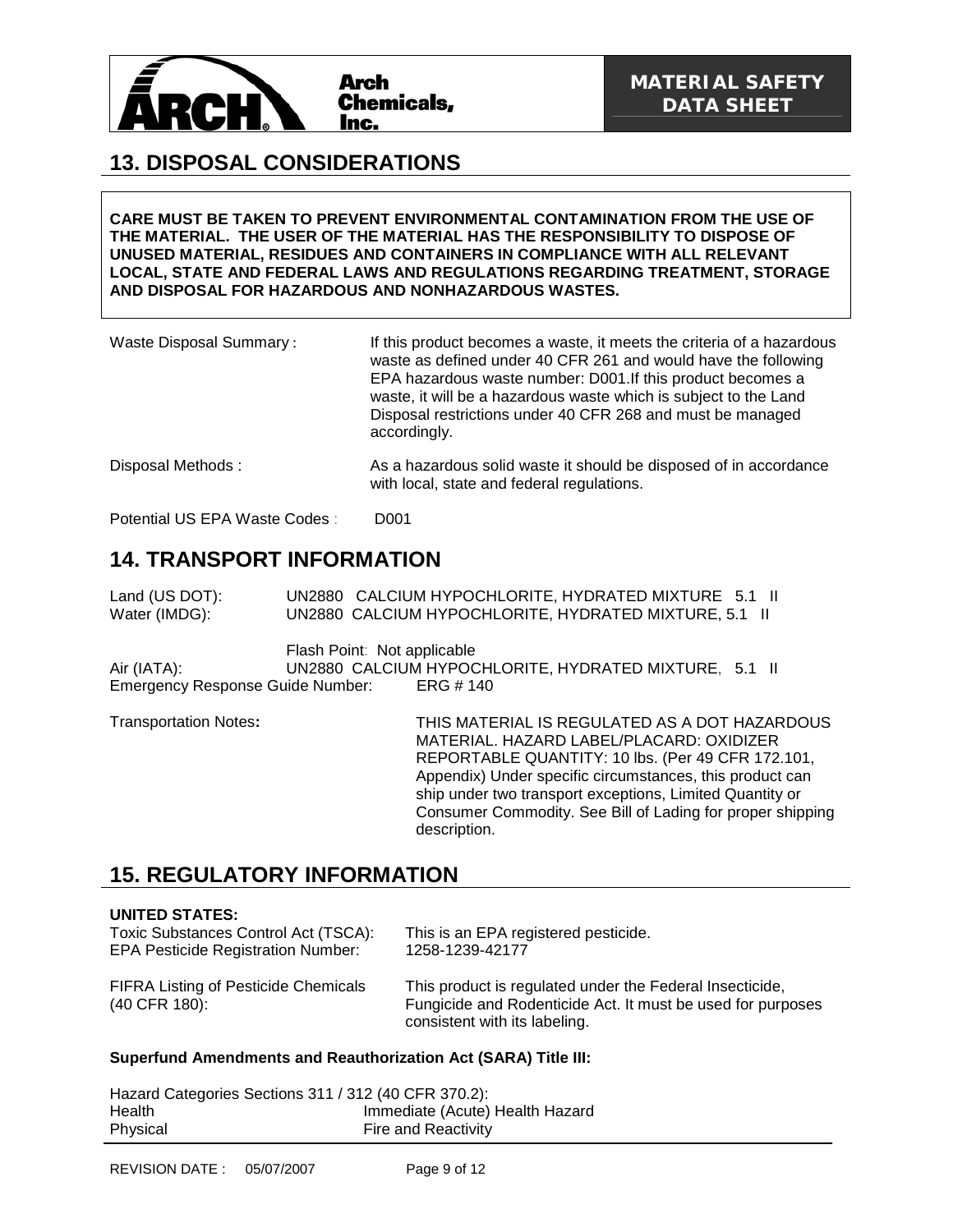

| Emergency Planning & Community Right to Know (40 CFR 355, App. A):                                                                                            |                           |                                             |  |  |
|---------------------------------------------------------------------------------------------------------------------------------------------------------------|---------------------------|---------------------------------------------|--|--|
| <b>Extremely Hazardous Substance Section 302 - Threshold Planning Quantity:</b><br>None established<br><b>SARA III</b><br><b>Threshold Planning Quantity:</b> |                           |                                             |  |  |
| Reportable Quantity (49 CFR 172.101, Appendix):<br>CERCLA<br>Reportable quantity:                                                                             |                           | <b>CALCIUM HYPOCHLORITE</b><br>Value: 10lbs |  |  |
| SARA III                                                                                                                                                      | Reportable quantity:      | None established                            |  |  |
| Supplier Notification Requirements (40 CFR 372.45), 313 Reportable Components                                                                                 |                           |                                             |  |  |
| SARA III                                                                                                                                                      | De minimis concentration: | None established                            |  |  |
| <b>Clean Air Act Toxic ARP Section 112r:</b><br><b>CAA 112R</b><br>None established                                                                           |                           |                                             |  |  |
| Clean Air Act Socmi:<br>HON SOC<br>None established                                                                                                           |                           |                                             |  |  |
| Clean Air Act VOC Section 111:<br><b>CAA 111</b><br>None established                                                                                          |                           |                                             |  |  |
| <b>Clean Air Act Haz. Air Pollutants Section 112:</b><br><b>CAA</b><br>None established                                                                       |                           |                                             |  |  |
| <b>CAA 112I</b>                                                                                                                                               | None established          |                                             |  |  |
| CAA AP<br>None established                                                                                                                                    |                           |                                             |  |  |
| <b>State Right-to-Know Regulations Status of Ingredients</b>                                                                                                  |                           |                                             |  |  |

#### **State Right-to-Know Regulations Status of Ingredients Pennsylvania:**

| CAS#       | <b>COMPONENT NAME</b>    |
|------------|--------------------------|
| 10137-74-3 | CALCIUM CHLORATE         |
| 1305-62-0  | <b>CALCIUM HYDROXIDE</b> |
| 7778-54-3  | CALCIUM HYPOCHLORITE     |
| ---------  |                          |

PENN RTK

US. Pennsylvania Worker and Community Right-to-Know Law (34 Pa. Code Chap. 301-323) PENN RTK 08 1989 CHLORIC ACID, CALCIUM SALT

US. Pennsylvania Worker and Community Right-to-Know Law (34 Pa. Code Chap. 301-323) PENN RTK 08 1989 CALCIUM HYDROXIDE (CA(OH)2)

US. Pennsylvania Worker and Community Right-to-Know Law (34 Pa. Code Chap. 301-323) PENN RTK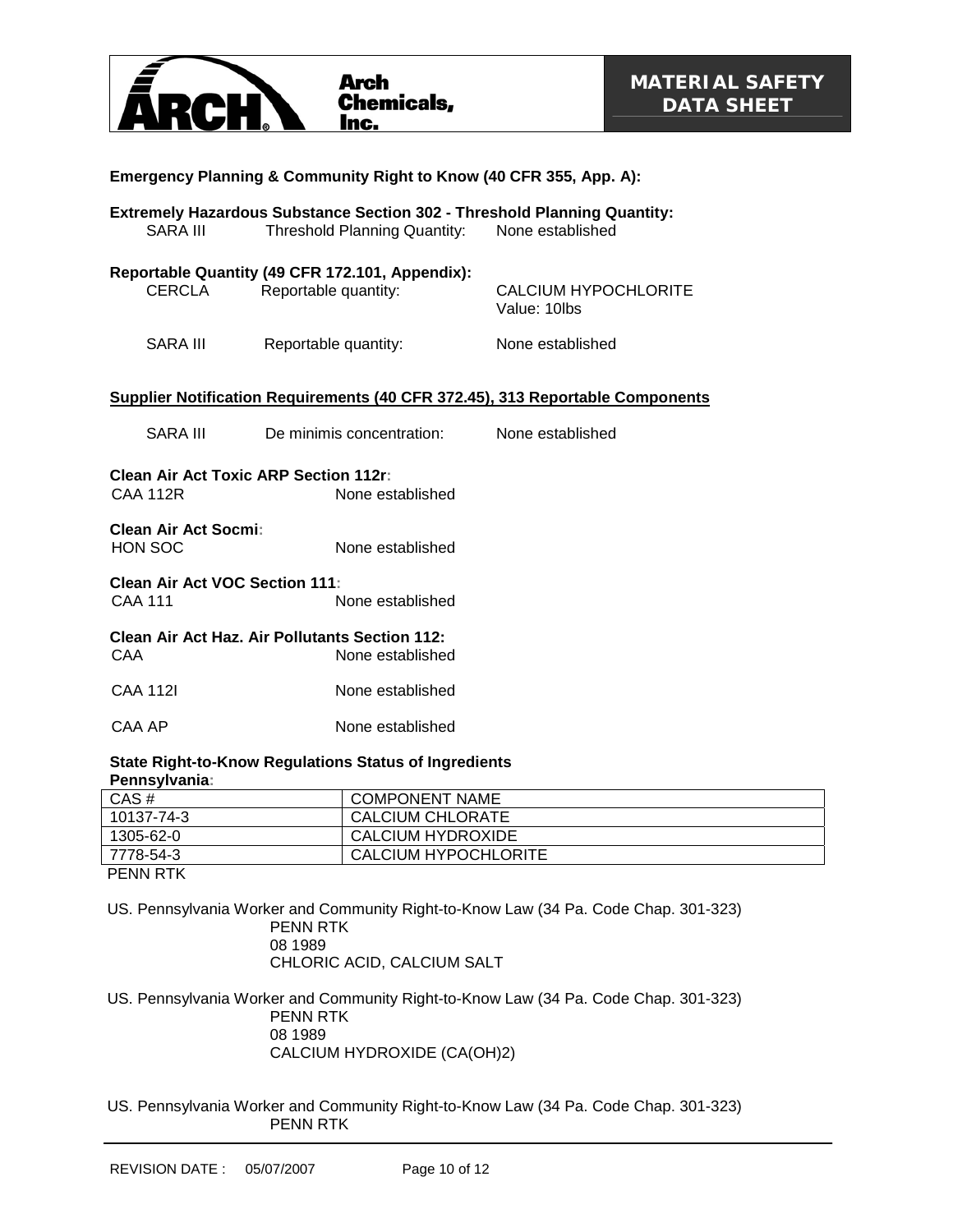

08 1989 HYPOCHLOROUS ACID, CALCIUM SALT

**New Jersey:**

| CAS#         | <b>COMPONENT NAME</b>    |
|--------------|--------------------------|
| 10137-74-3   | CALCIUM CHLORATE         |
| 1305-62-0    | <b>CALCIUM HYDROXIDE</b> |
| . <u>.</u> . |                          |

NJ RTK

US. New Jersey Worker and Community Right-to-Know Act (New Jersey Statute Annotated Section 34:5A-5)

> NJ RTK 12 1989 Substance no. 0313 CALCIUM CHLORATE CHLORIC ACID, CALCIUM SALT

US. New Jersey Worker and Community Right-to-Know Act (New Jersey Statute Annotated Section 34:5A-5)

NJ RTK 12 1989 Substance no. 0322 CALCIUM HYDROXIDE

#### **Massachusetts:**

| CAS#         | <b>COMPONENT NAME</b>   |
|--------------|-------------------------|
| 10137-74-3   | <b>CALCIUM CHLORATE</b> |
| 1305-62-0    | CALCIUM HYDROXIDE       |
| 7778-54-3    | CALCIUM HYPOCHLORITE    |
| . <b>. .</b> |                         |

MASS RTK

US. Massachusetts Commonwealth's Right-to-Know Law (Appendix A to 105 Code of Massachusetts Regulations Section 670.000)

MASS RTK 04 1993 CALCIUM CHLORATE

US. Massachusetts Commonwealth's Right-to-Know Law (Appendix A to 105 Code of Massachusetts Regulations Section 670.000)

MASS RTK 04 1993 CALCIUM HYDROXIDE

US. Massachusetts Commonwealth's Right-to-Know Law (Appendix A to 105 Code of Massachusetts Regulations Section 670.000)

MASS RTK 04 1993 CALCIUM HYPOCHLORITE

| <b>California Proposition 65:</b> |                |
|-----------------------------------|----------------|
| CAS#                              | COMPONENT NAME |